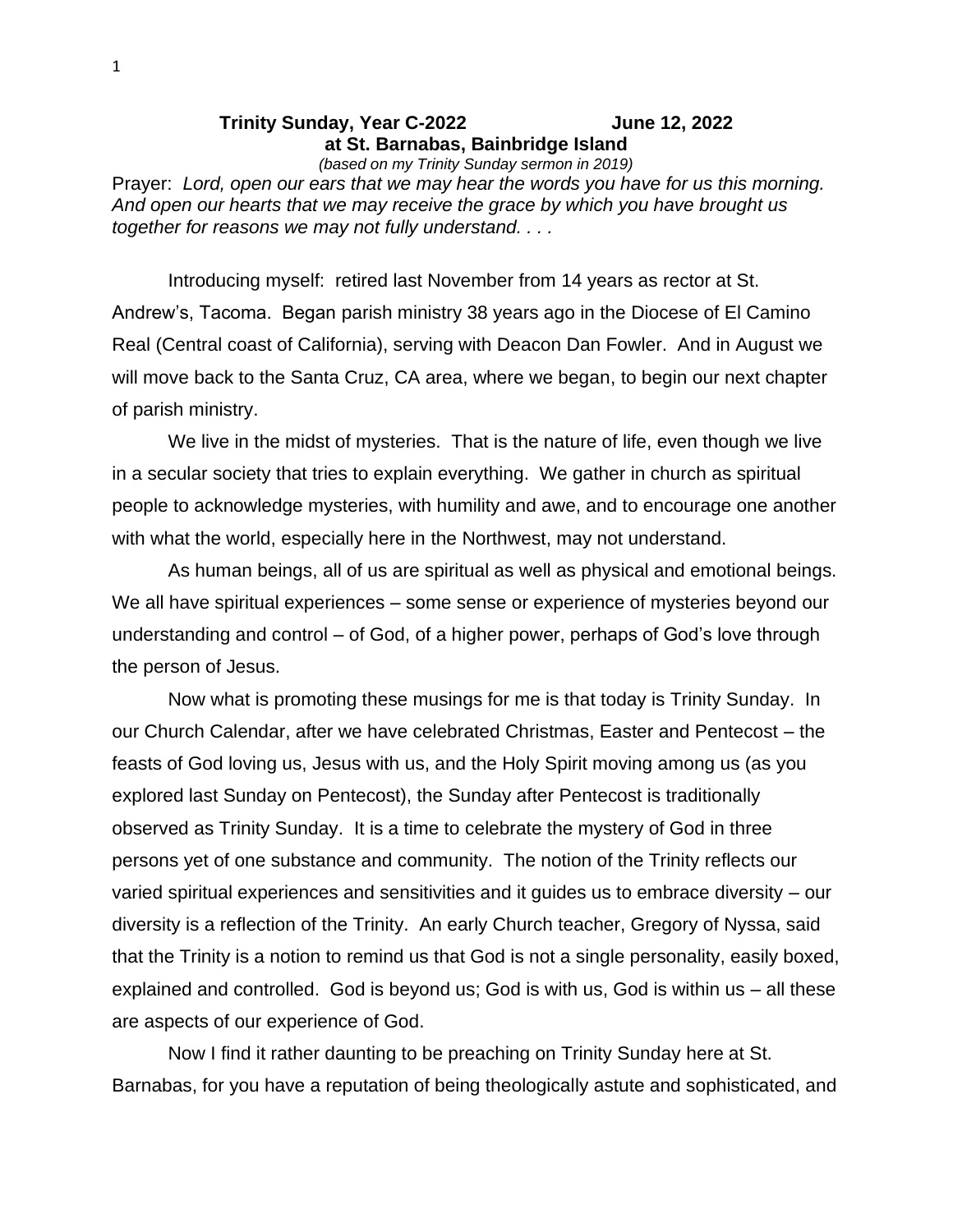I should therefore bring you profound explorations of Trinitarian doctrine. But I am not that kind of preacher, just as I will not chant parts of the Eucharistic prayers (out of kindness really).

Here is a story about the Trinity, attributed to St. Augustine of Hippo. *Saint Augustine, the African bishop and theologian of the early 5th century, spent many years writing about God as a Trinity of Persons, a mystery which both consumed his attention and yet eluded his understanding. So the story goes, he was walking by the seaside one day, meditating on the Trinity, how God could be One essence, and yet, at the same time, three Persons. He came onto a little child. The child had dug a small hole in the sand, and with a seashell was scooping water from the ocean into the hole. Augustine watched him for a little while and finally asked the child what he was doing. The child answered that he wanted to scoop all the water from the sea and pour it into the hole in the sand. Augustine felt impelled to correct the child. "That is impossible," Augustine said. "The sea is too large and the hole is too small." And now it was this child who was impelled to correct Augustine. The child said, "That is true, but I will sooner draw all the water from the sea and empty it into this hole than you will succeed in penetrating the mystery of the Holy Trinity with your limited understanding." Augustine turned away in amazement, and when he looked back, the child had disappeared. Augustine had been put in his place, not a bad place, but simply in a place of recognition that he, too, was a child of God, a God whom he would mysteriously experience but never fully understand.* (sermon by Br. Curtis Almquist, SSJE, June 7, 2020)

We gather in church to bow down before mysteries, to celebrate and to be humbled, and to encourage one another on our various journeys of faith.

Our lessons this morning, you may have noticed, are all particularly brief. Maybe they are pointers rather than explanations. So what mysteries are being pointed to this morning?

Our first lesson, from Proverbs, presents the Wisdom of God personified as a beautiful woman. She appears in many places: *on the heights, beside the way, at the crossroads*. That is, we encounter her everywhere. This Wisdom is standing beside God and was involved in all the aspects of Creation. She acts, according to Scripture, "*like a master worker*", carrying out the plans of the designer.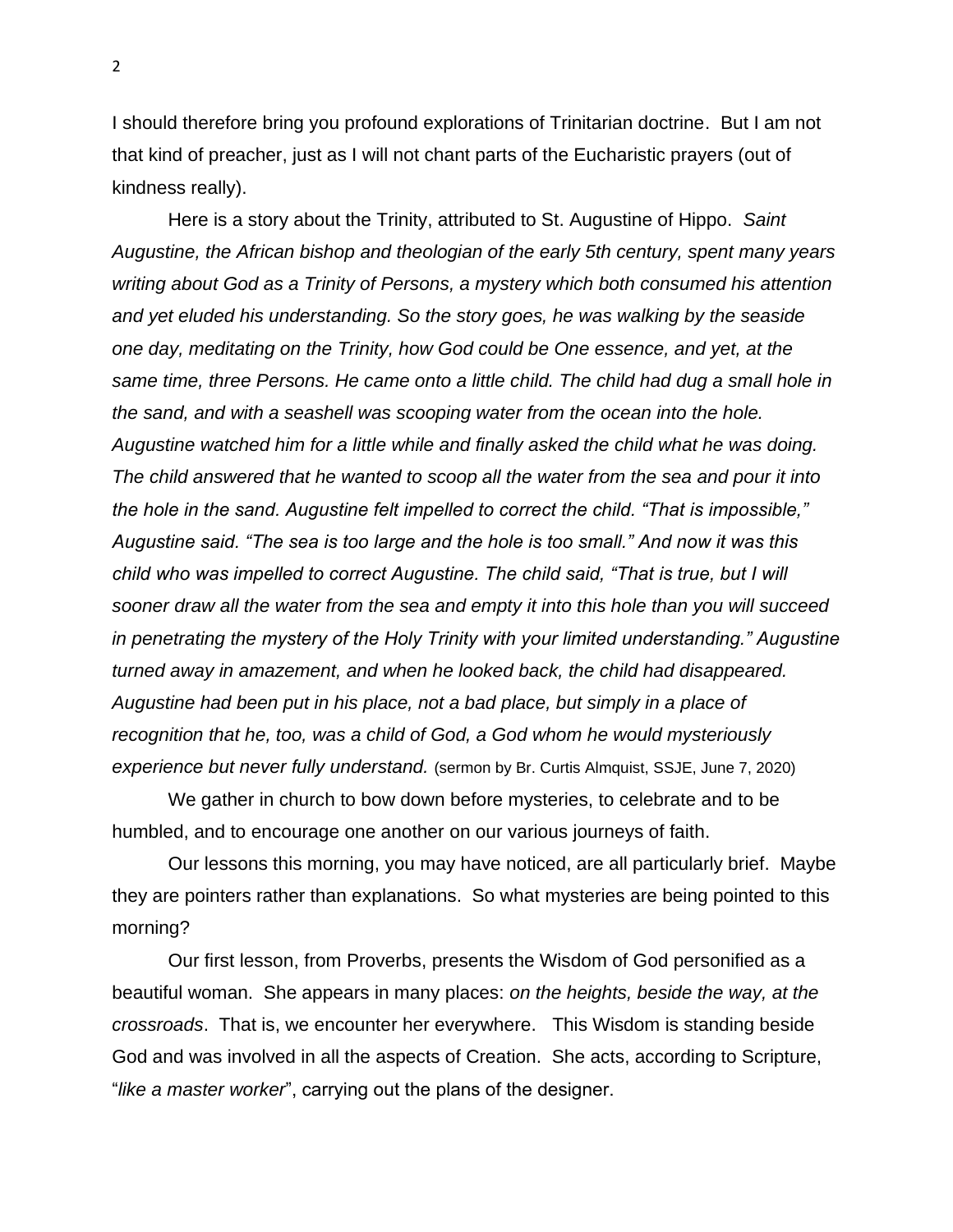We find at the end of this lesson, something unexpected and beautiful: Wisdom says, "*I was daily (God's) delight, rejoicing before (God) always, rejoicing in (God's) inhabited world and delighting in the human race*." The relationship between Creation – us – and God is one of mutual delight. God's delight in us – in you and me and all Creation – is at the heart of the mystery of God.

The familiar Gospel verse "For God so loved the world. . ." can also be translated 'For God so delighted in the world . . .' Our God, the God of the Bible, does not look upon us with judgement or disappointment or anger. God looks upon each one of us with love – God delights in you, even when you don't feel or act so delightfully yourself.

To hear and understand our Epistle lesson from Romans, we need to remember that faith is not a matter of believing the right doctrines, thinking the right thoughts, or of proclaiming the right words. (Any more than the Trinity is a concept to be analyzed and dissected.) Faith is about relationship. It is a matter of trust. So as Paul says, we are justified by our faith or trust or relationship with God, and with Jesus.

Faith is about relationship, and relationships – including loving ones, and the relationship of Fatherhood and parenting generally – all relationships involve suffering as well as joy. We grow in faith through suffering and enduring – hanging in when life is tough. Through endurance, our character can be deepened and matured. And with a mature character develops hope, a hope which is not simply optimism or expecting specific results but is based in relationship and experience, in mysteries beyond ourselves. All this forming and growing in faith is ultimately a gift as well, "because God's love (is being) poured into our hearts through the Holy Spirit that has been given to us." And that is a mystery as well.

Jesus acknowledges in our Gospel that we don't yet understand such mysteries – and that is OK. We grow in understanding as God's Holy Spirit guides us – seeing through a glass dimly then more and more, beginning as children with simple food then maturing and taking on more complex and nuanced food and understanding. Meanwhile, we walk the paths we are on, and we encourage one another in living the mysteries of God and of life.